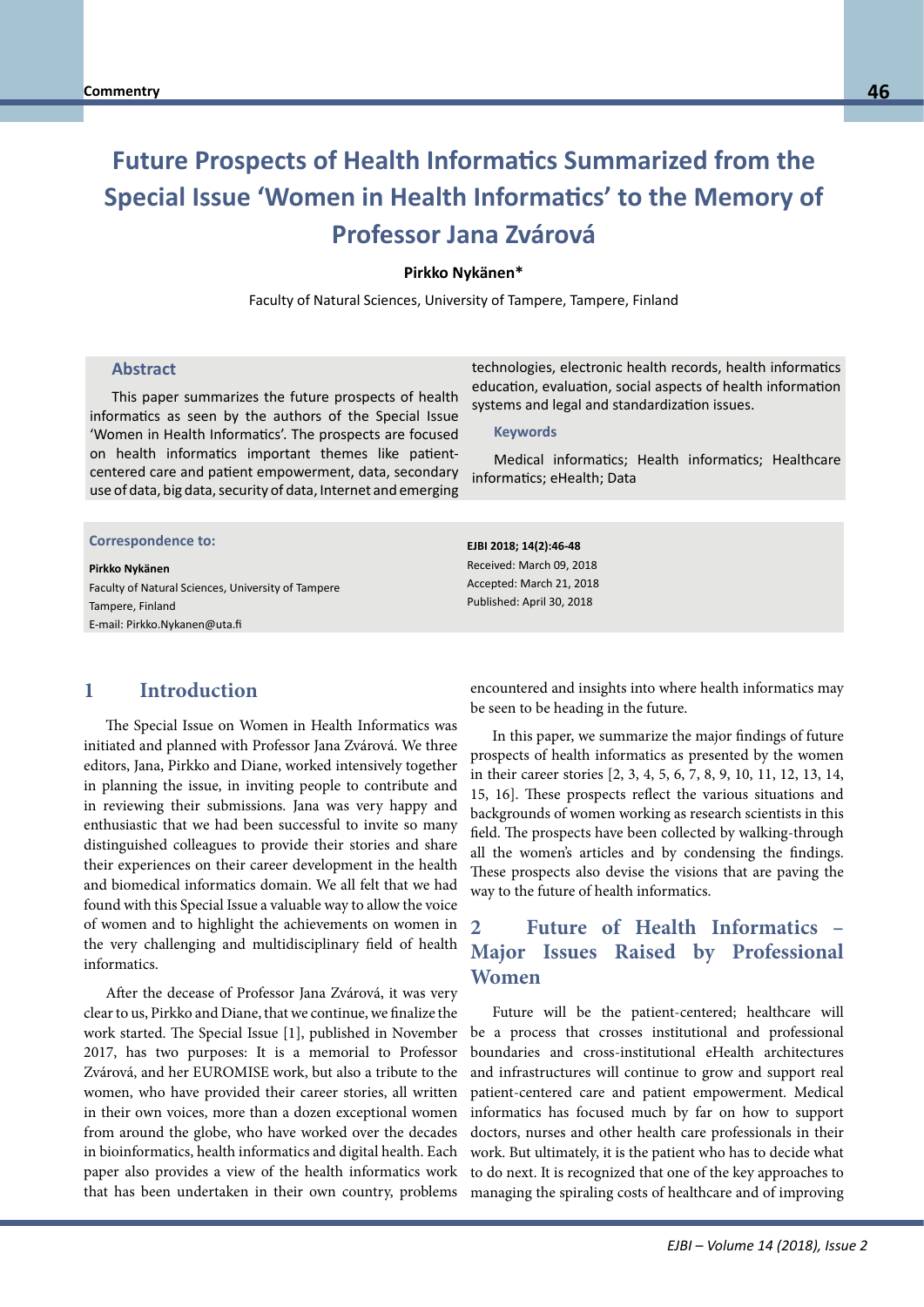outcomes is to empower citizens, who after all represent the greatest single underutilized resource, and encourage them to take responsibility for managing their own healthcare. This involves moving away from healthcare systems which are focused primarily on treating illness to ones which are focused on promoting health and well-being. Already today, patients are better informed than ever before, and they have demands for valid and trusted online health information which in turn means improvements in quality standardization and accessibility of tools like the HONcode.

Another important issue in the future and, already today, is the data. The current trends with all available data are: Clinical research is going towards personalized and precision medicine, health care providers are eager to measure the effect of their actions and to build a learning health care system, and data science is the new buzzword in computer science albeit not clearly distinguishable from conventional statistical methods for data mining. We need methods, tools and infrastructures to support data-driven medical care and biomedical research. The future health and wellness information systems need to take not only the biomedical and clinical data of a patient into account but also patient generated data on daily activities, patient preferences, and environmental context for an individualized decision that really meets the patients' expectations, values and needs. Currently, these soft factors for medical decision support are not sufficiently understood and researched in all dimensions. Data access, availability and shareable use should not be seen as a threat to professional practice or data-subject preferences, but should be handled sensitively and openly. Informed use will ultimately be beneficial and holistic records, right-sourced and evidence-based, will support population well-being.

With data an important issue is the secondary use of clinical data to support research and health care practice. There is so much patient data available now in an electronic format that offer tremendous opportunities for precision medicine, decision support, or new scientific insights. Also reuse of routinely collected data, e.g. for calculating quality indicators, is needed to obtain and provide new knowledge without additional data collection. To be able to use all the available data from electronic health record, legal regulation is necessary and more research is needed on natural language processing, terminological systems and information models that are essential to standardize and structure routinely collected data.

The current hot topics in health informatics, such as big data, self-management of health and personalized or precision medicine need to be integrated with clinical research and large collaborative research projects together with medical departments and computer science departments. The technical infrastructures and processes, as well as Internet, Internet of Things (IoT) and social media provide huge volumes of interinstitutional and personal health and wellness data. The future is in the data.

We also need to concentrate on the use of enabling technologies in patient safety, process engineering, change management,

human factors, stress management, and clinical point of care initiatives such as adherence and emphasis on patient-centric care. With the current enabling technologies and more recent analytic tools such as telemedicine, visualization, robotics, and machine learning that have become available, the field of health informatics can expect exponential growth in the use of technology to transform healthcare for the citizens of the world. The evolution of electronic health records and connectivity has also led to increased efforts to realize a vision of a data-driven national learning healthcare system to improve clinical knowledge and practice.

Theory-based development and evaluation of interventions are needed to understand the mechanisms behind these systems and to contribute to identifying the active ingredients of successful interventions. To obtain explicit evidence we need to perform more scientifically rigorous evaluation studies that show that the systems developed and used are acceptable, safe and effective and support health professionals in their clinical tasks as well as patients and citizens in managing their health and wellness. We also need to pay more attention to the design and implementation methods of health information systems in order to have predictably acceptable, safe and effective systems for user environments

All these future visions and developments with data and technologies emphasize that health informatics terminology should be standardized at the international level. We should achieve shared understandings on concepts, terms and processes to be able to use them in the same meaning in the global world. And, it is important to improve the legal practices, e.g. the medical informatics associations should insist on legal and ethical aspects of all activities dealing with information and communication technology in medicine and healthcare.

Medical informatics education is an important issue – it should be part of education of all the health professionals as the end-users of information technology in healthcare, and it should be properly located in their curriculum. New educational programs should support this, e.g. by offering part-time studies or online-based studies. Education should also cover more experts from non-technical backgrounds, such as a medical or nursing background, or with a background in quality management, risk management or process management, field of medical informatics. Medical informaticians should be able to act as a bridge between the two sides, but a little bit closer to medical, health care side - at the source of health information, with health professionals, and to understand their information needs.

# **3 Summary and Conclusion**

All women [2, 3, 4, 5, 6, 7, 8, 9, 10, 11, 12, 13, 14, 15, 16], who have provided their personal health informatics story to